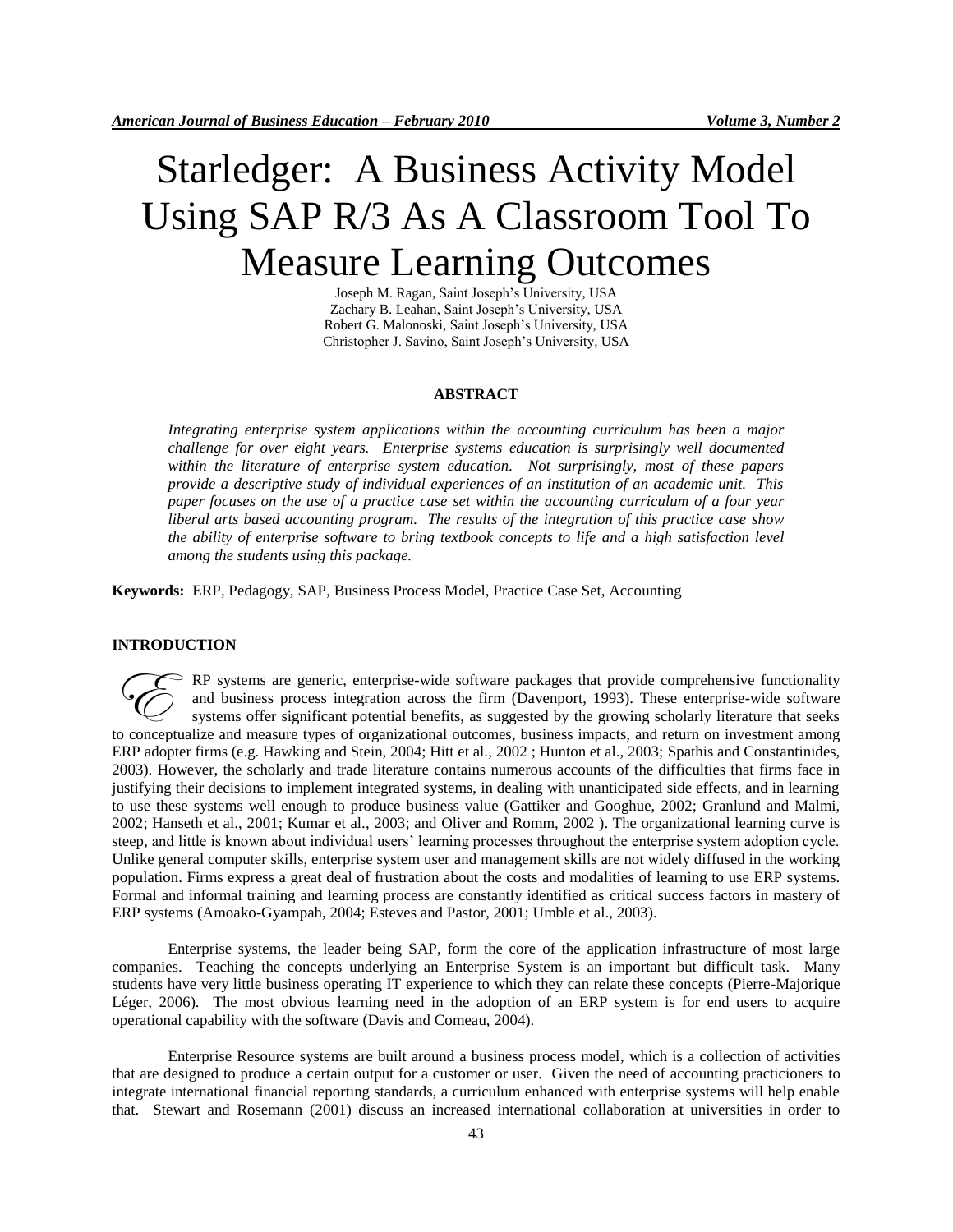deliver enterprise systems education. Tracy et al report an SAP funded initiative set up for the student marketplace. This initiative attempts to inculcate within student learners a sense of the business value chain and how ERP technologies can enable it.

The importance of ERP education has been recognized by many researchers including Watson and Schneider (1999). By incorporating ERP education into a curriculum, this allows students to interact first hand with an application that is used by companies all over the world. The ERP vendors argue that their products incorporate "world's best practice" for many of the business processes they support, making them an ideal teaching tool (Hawking, 2004; Watson and Schneider, 1999) while at the same time increasing the employment prospects of graduates (Hawking, McCarthy & Stein, 2004). The integration of ERP into a curriculum provides the challenge of finding academic staff with ERP related skills. SAP, the leading ERP vendor, has established the largest ERP university alliance with more than 400 universities worldwide accessing their ERP system, SAP R/3.

Any ERP based exercise is inherently cross-functional, but in-depth ERP-based case studies are needed to fully realize the cross-functional integration potential of ERP (Johnson, Lorents, Morgan & Ozmun, 2004). The choice and implementation of a specific case is related to three broad questions: is it relevant to the topic; is it substantive and complex enough to reflect a real situation; and is it stimulating enough to invoke discussion and subsequent learning (Hackney, McMaster and Harris, 2003).

This paper is organized as follows. We will first discuss the curricular framework around which this project is built. We then describe the course knowledge and skill requirement as well as the process and infrastructure needed to successfully implement this simulation. Finally, we explore the learning outcomes and student reactions to this project and offer suggestions to those who might consider integration of a simulation such as this into their courses.

#### **UNDERGRADUATE CURRICULUM INNOVATIONS**

Pedagogical revisions to the undergraduate curriculum in Accounting at the Haub School of Business encompass two broad categories. First, a newly created three-course sequence encompassing Intermediate and Advanced Accounting has been prepared. These courses are newly titled as FAIS I, II, and III. The three-course sequence focus is a single continuous learning experience, traversing sophomore to junior year. Each course will progressively build upon and expand the knowledge base acquired in the prior course. This knowledge base will include topical content in Accounting and application ability within SAP R/3. Second, another group of courses taught in the sophomore year incorporates subject matter inherent to cost and managerial accounting. These courses are titled MAIS I and II. The SAP exposure afforded students within these course sequences will provide hands on experiences in a team-oriented format within a business case context. It is envisioned that a single business case will be used throughout these five courses.

#### **COLLABORATIVE LEARNING MODEL (STAR SCHOLARS)**

A unique feature of the course pedagogy is the utilization of STAR Scholars to assist in development and delivery of various SAP scenarios. These scholars are chosen through a highly selective process and specially trained to deal with these application scenarios. To date, there are nine active STAR Scholars, comprised mostly of junior and senior Accounting majors. These students are compensated for the work done in class and are provided with enrichment activities, such as field visits and special speakers, helping them to understand the essentiality of implementation of state of the art software. They often participate in research-based projects designed and developed by faculty. In addition, STAR Scholars involve themselves in a series of special activities under the direction of a faculty mentor. Developing scenarios of various computer applications involving Enterprise Resource Planning software and SAP are included. In addition, seminars with entrepreneurs and technology leaders to provide opportunities to interact on a personal and informal level are held with business leaders. Sponsored participation in special events with alumni working in technology and consulting fields is also a component. These students assist in classroom delivery and continue to service the course by maintaining a help desk for students.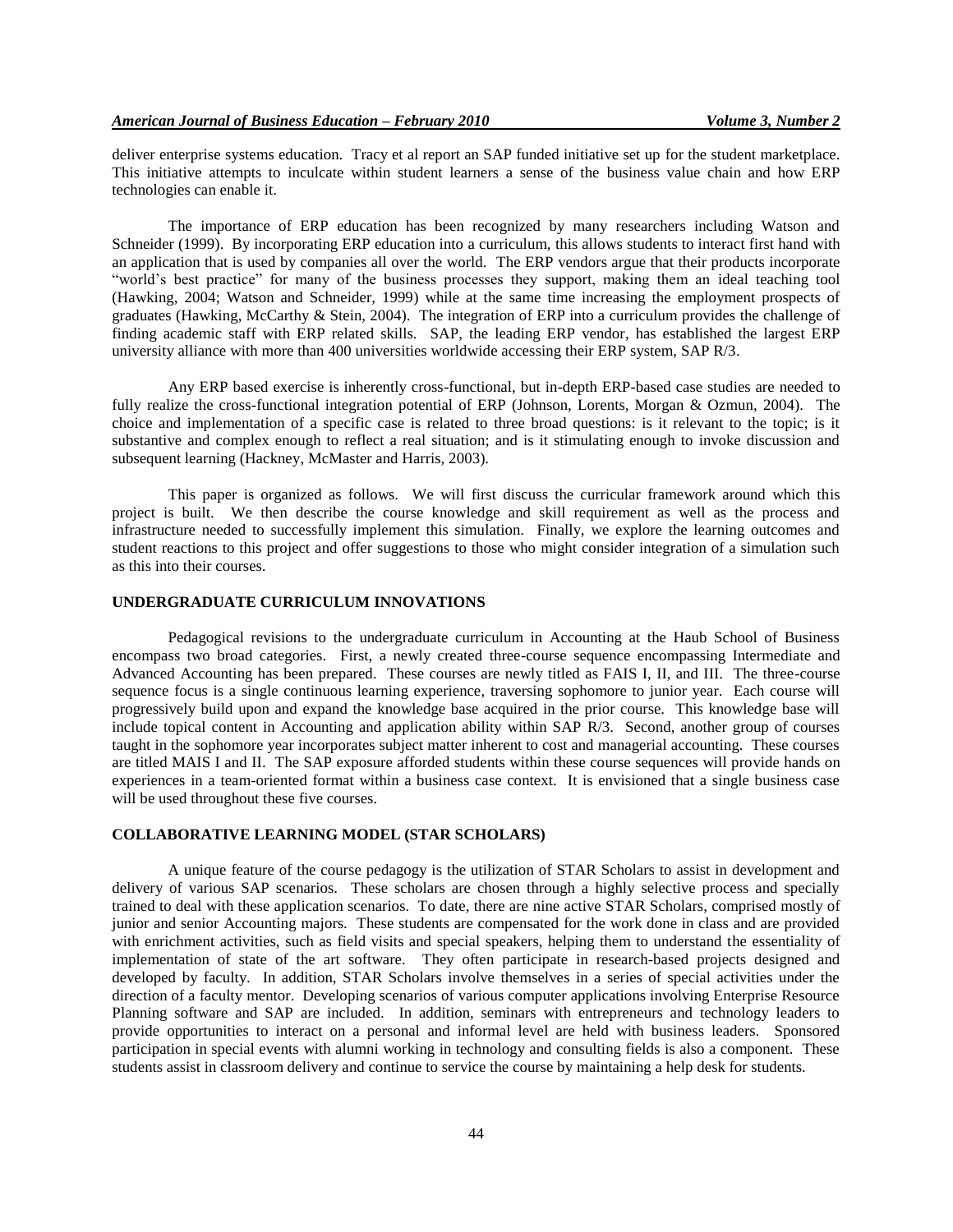#### **PHASES OF THE CURRICULUM ROLLOUT**

The courses are three-credit courses required for all accounting majors, typically in the sophomore and junior years. SJU requires all students to have laptops. A typical class consists of 24 students and is taught over a fourteen-week semester. The university is a member of the SAP Alliance. As a member of the University Alliance, SJU is given access to SAP R/3 in real time (24/7) through the University of Wisconsin at Milwaukee. A major objective of the university alliance is the ongoing development of academic scripts to be used to teach accounting within the SAP R/3 system. These scripts are available by accessing SAP and its innovation watch. The practice set that we used was developed at Cal State Chico by Dr. James Mensching. Dr. Mensching is a leading developer in accounting information systems material. This material is readily transferable to the classroom and is an excellent platform from which to use SAP R/3.

In our most recent case study on Cottonwood Distribution, Inc., the students review general accounting principles and procedures. In the first part of the assignment, they create general journal entries for a series of transactions. The second part of the assignment continues the review of accounting procedures with additional journal entries and the adjusting journal entries for month end close. Lastly, the students explore how their journal entries might be created in an automated system by entering their "manual" journal entries in the system. Then they generate an account balance ledger report to see the effect of their work (Appendix A). If students are unfamiliar or forget how to navigate through SAP, they could watch a remedial video that was given to all students on a CD-ROM. After students have completed the journal entries, they are taken through a series of steps to look at the balance sheet and profit and loss statement. These case studies are of significant importance since it integrates and reinforces accounting concepts, SAP, and has the look and feel of a student working in the real world. SAP reports generated by the practice set are provided in Appendix B.

#### **ASSESSMENT OF LEARNING**

When students first enter the classroom and hear that they will be involved with SAP and enterprise resource planning, they usually wonder, "What is this SAP system and how will this ever help me in the future as an accountant?" When students are approached with something new, especially technology, there is usually a feeling of uncertainty and worry.

Integrating SAP ERP into the curriculum gives the students a change of scenery in the classroom. The enthusiasm of learning SAP can be displayed through the results of a survey for STARLedger, which was given to students at the end of the semester. This survey captures the students' view on the STARLedger case study and its relationship to accounting and enterprise systems.

The survey results show us that about 79% of the students thought that the STARLedger case study was challenging. Although challenging, it was delivered in a way that supplemented the students' understanding of enterprise system concepts and financial accounting systems, with 55% and 27% of the class agreeing and strongly agreeing, respectively. Over 70% of the students feel that because of the competency exam, they have a better understanding of the relationship between enterprise resource systems and financial accounting. Aside from the competency exam, students were also given SAP homework assignments, which 82% of the students agreed that it helped them to make evaluations and judgments about business process functions and activities. SAP homework assignments involved students doing different things within SAP and then answering a few questions about what they encountered and learned. It is also important to note that 91% of the students agree that the STARLedger case study is a useful project and should be continued in the Financial Accounting Systems Class. When students were asked which module they enjoyed most, the highest percentage of 43% said Strategic Enterprise Management. We feel that most students enjoyed this best because it allows for more freedom and exploring on their own, rather than following direct steps. Lastly, the module that students least enjoyed was Purchasing. On the contrary to Strategic Enterprise Management, the Purchasing module is very mechanical and does not allow for any freedom for the students. This makes it for a much less entertaining area of SAP to complete.

At the end of the survey, students were allowed to enter their own comments about the class. One student commented, "I thought Module 5, the data warehouse, was by far the most interesting out of the group. I really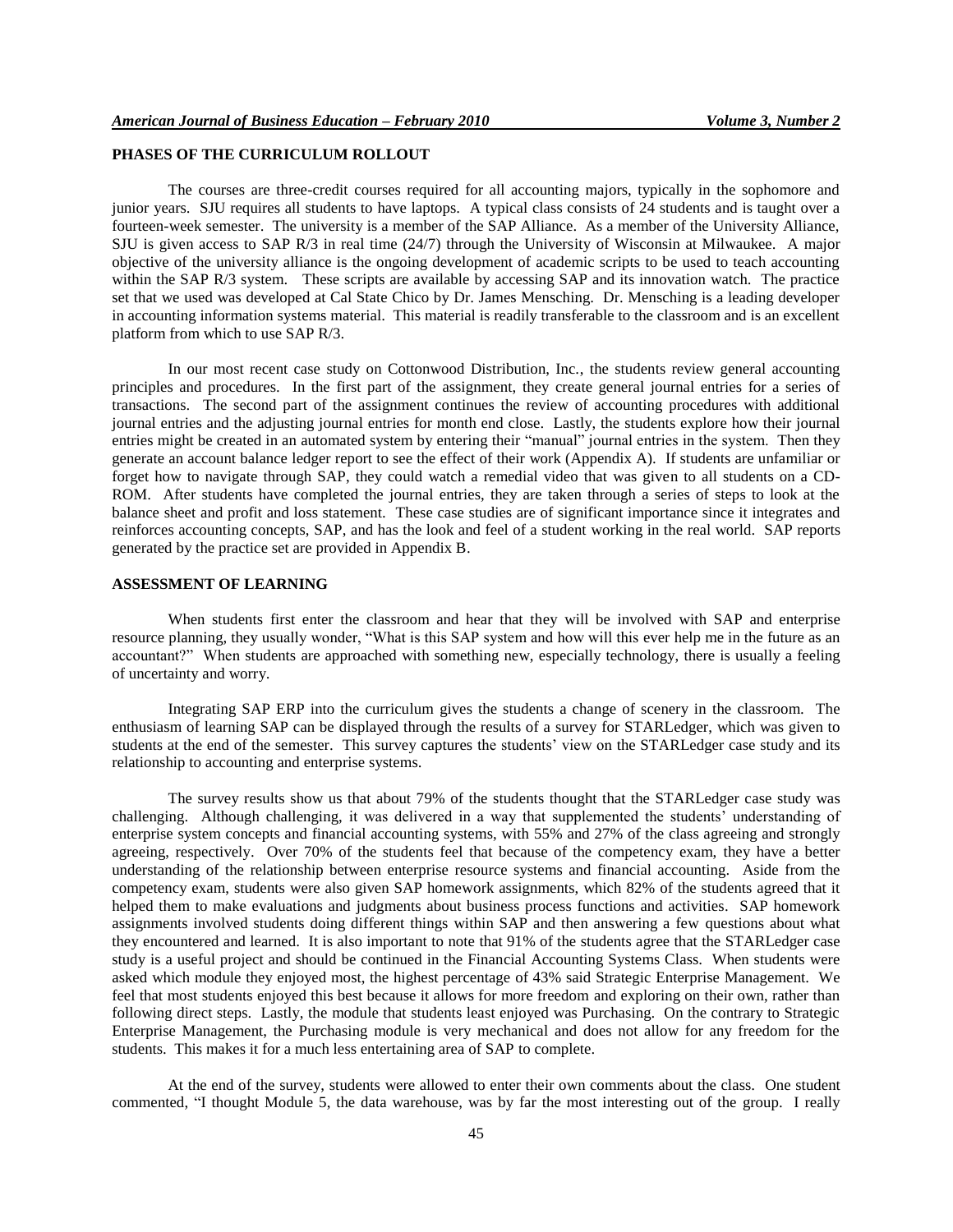thought it was the most useful because we weren't just going through and clicking what the packet says to. In Module 5, we were told what to go into, and from there we were able to be creative and give our input on how the company looks from our perspective." Another students says, "The supplemental videos are very helpful for Modules 3 through 5, especially 5 because I was not experienced with the business warehouse." Someone else states, "It was helpful in not only performing the motions, but understanding the reasoning behind them." "Keep the SAP program around. It is interesting and it's nice to not always have homework that is from the textbook." Lastly, a student remarked, "I think SAP is one of the best things to happen to the Accounting Program at Saint Joseph's University. Not many students can leave college with a comprehensive overview of such difficult and important R/3 accounting software."

We can see that the survey results and comments previously mentioned affirm the students' outlook of SAP and enterprise resource systems, validating that they are an integral part to the accounting curriculum along with an invaluable learning experience, which they can use to their advantage after graduation.

#### **AUTHOR INFORMATION**

**Joseph M. Ragan**, Professor Ragan is Professor and Chair of the Department of Accounting at Saint Joseph's University. He is also the founder of the Philadelphia Consulting Group and has served as a systems consultant to a number of Fortune 500 companies. His research is at the intersection of financial accounting and information systems. His interests include examining the business value of information technology. He currently serves on the board of educational advisors of SAP Americas.

**Zachary B. Leahan**, Zach is a recently graduated accounting major from Saint Joseph's University. He has been working with SAP as a STAR Scholar at Saint Joseph's University since his freshman year. He has completed two summer internships with SAP Americas in Newtown Square, PA. He accepted a full time position as a Systems & Process Assurance Associate with PricewaterhouseCoopers in Philadelphia.

**Robert G. Malonoski**, Robert recently graduated from Saint Joseph's University where he was an accounting & finance major. While at Saint Joseph's, he had the opportunity to perform in-class implementation of SAP and research on accounting information systems as a STAR Scholar. Additionally, he completed two summer internships with a local accounting firm. He will be starting his career as an Associate in the Assurance line of service for PricewaterhouseCoopers in Philadelphia.

**Christopher J. Savino**, Chris is a senior accounting and finance student at Saint Joseph's University. He currently serves as the managing partner of the STAR Scholars program at Saint Joseph's University. Following both his sophomore and junior years, he interned with PricewaterhouseCoopers, in Jersey City, NJ and Philadelphia, PA, respectively. He is seeking a full-time position in PricewaterhouseCoopers' Systems & Process Assurance practice in Philadelphia, PA following graduation in May 2010.

#### **BIBLIOGRAPHY**

- 1. Amoako-Gyampah, Kwasi (2004 "ERP Implementation Factors: a Comparison of Managerial and End-User Perspectives." *Business Process Management Journal*, Vol. 10, No. 2, pp. 171-183.
- 2. Antonucci, Yvonne L., and Michael zur Muehlen (2001 "Deployment of Business to Business Scenarios in ERP Education: Evaluation and Experiences from an International Collaboration." Proceedings of the Seventh Americas Conference on Information Systems, Boston, pp. 998-1004.
- 3. Bailey, A., C. Chow, and K. Haddad (1999 "Continuous Improvement in Business Education: Insights from the For-Profit sector and Business School Deans." *Journal of Education for Business*. Vol. 74. No. 3, pp. 165-181.
- 4. Bendoly, E. (2005 "Revamping ERP Coursework: New Priorities in Practice, New Priorities in Education", *Innovation Monograph*, November, pp. 81-88.
- 5. Bingi, P., Sharma, M., and Godla, J. (1999 "Critical Factors Affecting an ERP Implementation", *Information Systems Management*, Vol. 16, No. 3, pp. 7-16.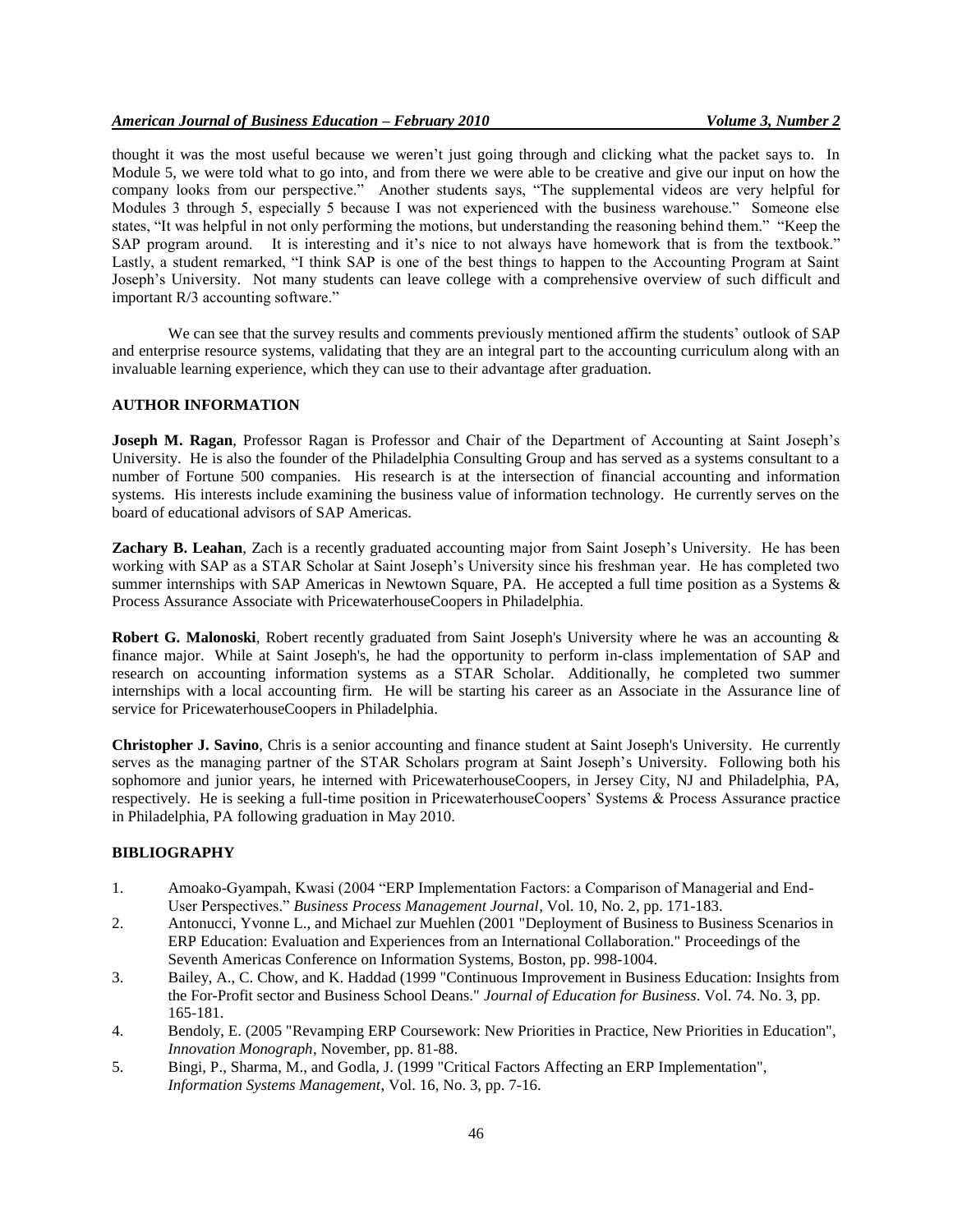- 6. Boudreau, M., and Robey, D. (1999 "Organizational Transition to Enterprise Resource Planning Systems: Theoretical Choices for Process Research", Proceedings of the International Conference on Information Systems, Charlotte, NC, pp. 291-299.
- 7. Boykin, R.F., and Martz, J.W.B. (2004 "The Integration of ERP into a Logistics Curriculum: Applying a System Approach", *Journal of Enterprise Information Management*, Vol. 17, No. 1, pp. 45-55.
- 8. Boyle, T.A., and Strong, S.E. (2006 "Skill Requirements of ERP Graduates", Journal of Information Systems Education, Vol. 17, No. 4, pp. 403-412.
- 9. Comeau**.** Jana and Davis, Charles H., Enterprise Integration in Business Education: Design and Outcomes of a Capstone ERP-based Undergraduate e-Business Management
- 10. Davenport, T. (1993 *Process Innovation: Reengineering Work through Information Technology*, Harvard School Press: Boston.
- 11. Davis, C., and Comeau, J. (2004 "Enterprise Integration in Business Education: Design and Outcomes of a Capstone ERP-based Undergraduate e-Business Management Course", *Journal of Information Systems Education*, Vol. 15, No. 3, pp. 287-299.
- 12. Dolphin Group (2002). SAP Consulting and Education (2002): Dolphin 200 Configuration and Integration Workshop. Self-published.
- 13. Draijer, C., and Schenk, D. (2004 "Best Practices of Business Simulation with SAP R/3", *Journal of Information Systems Education*, Vol. 15, No. 3, pp. 261-265.
- 14. Esteves, Jose, and Joan Pastor (2001 "Analysis of Critical Success Factors Relevance of along SAP Implementation Phases." Proceedings of the Seventh Americas Conference on Information Systems, Miami, 2001, pp. 1019-1025.
- 15. Esteves, J., Pastor, J., and Casanovas, J. (2002 "Monitoring Business Process Redesign in ERP Implementation Projects", Proceedings of the Americas Conference on Information Systems (AMCIS Dallas, TX.
- 16. Gattiker, Thomas F., and Dale L. Goodhue (2002 "Software-Driven Changes to Business Processes: an Empirical Study of Impacts of Enterprise Resource Planning (ERP) Systems at the Local Level." *International Journal of Production Research*, Vol. 40, No. 18, pp. 4799-4814.
- 17. Granland, Markus, and Teemu Malmi (2002 "Moderate Impact of ERPS on Management Accounting: a Lag or Permanent Outcome?" *Management Accounting Research*, Vol. 13, pp. 299-321.
- 18. Hanseth, Ole, Cluadio U. Ciborra, Kristin Braa (2001 "The Control Devolution: ERP and the Side Effects of Globalization," *The Data Base for Advances in Information Systems*, Vol. 32, No. 4, pp. 34-48.
- 19. Hackney, R., McMaster, T., and Harris, A. (2003 "Using Cases as a Teaching Tool in IS Education", *Journal of Information Systems Education*, Vol. 14, No. 3, pp. 229-234.
- 20. Hadaya, Pierre and Pellerin, Robert, Proposing a New Framework and an Innovative Approach to Teaching Reengineering and ERP Implementation Concepts
- 21. Harmon, P. (2003 *Business Process Change: A Manager's Guide to Improving, Redesigning, and Automating Processes*, Morgan Kaufmann Publishers: San Francisco.
- 22. Harrington, H.J. (1991 Business Process Improvement, McGraw-Hill: New York.Hawkins, P., McCarthy, B., and Stein, A. (2004 "Second Wave ERP Education", *Journal of Information Systems Education*, Vol. 15, No. 3, pp. 327-332.
- 23. Haynen, R., Holmes, M., and Cappel, J. (2000 "A Framework for SAP R/3 Enterprise Software Instruction", *The Journal of Computer Information Systems*, Vol. 40, No. 2, pp. 79-85.
- 24. Hawking, Paul, and Andrew Stein (2004 "Revisiting ERP Systems: Benefit Realization." Proceedings of the 37<sup>th</sup> Hawaii International Conference on Systems Science, Maui.
- 25. Hitt, Loren M., D.J. Wu, Xiaoge Zhou (2002 "Investment in Enterprise Resource Planning: Business Impact and Productivity Measures." *Journal of Management Information Systems*, Vol. 19, No. 1, pp.71- 98
- 26. Holland, C., Light, B., and Gibson, N. (1999 "A Critical Success Factors Model for Enterprise Resource Planning Implementation", Proceedings of the European Conference on Information Systems, Copenhagen, pp. 273-279.
- 27. Hunton, James E., Barbara Lippincott, and Jacqueline L. Reck (2003 "Enterprise Resource Planning Systems: Comparing Performance of Adopters and Non Adopters." *International Journal of Accounting Information Systems*, Vol. 4, pp. 165-184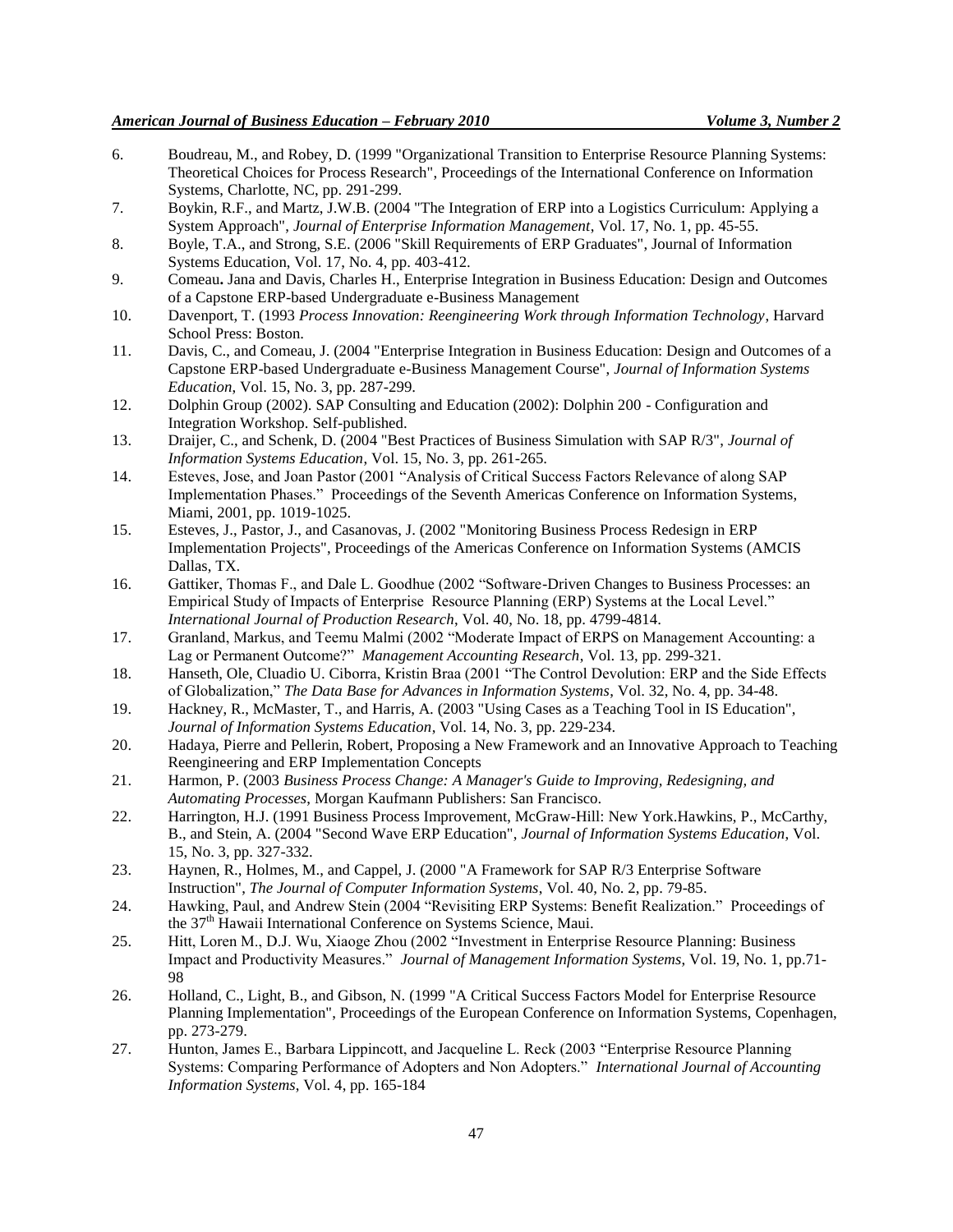- 28. Johnson, T., Lorents, A., Morgan, J., and Ozmun, J. (2004 "A Customized ERP/SAP Model for Business Curriculum Integration", *Journal of Information Systems Education*, Vol. 15, No. 3, pp. 245-253.
- 29. Kettinger, W., Teng, J., and Guha, S. (1997 "Business Process Change: A Study of Methodologies, Techniques, and Tools", *MIS Quarterly*, Vol. 21, No. 1, pp. 55-80
- 30. Kumar, Vinod, Bharat Maheshwari, and Uma Kumar (2003 "An Investigation of Critical Management Issues in ERP Implementation: Empirical Evidence from Canadian Organizations." *Technovation*, Vol. 23, pp. 793-807.
- 31. Léger, P.M. (2006 "Using a Simulation Game Approach to Teach Enterprise Resource Planning Concepts", *Journal of Information Systems Education*, Vol. 17, No. 4, pp. 441-448.
- 32. Meta Group (2003 Gaining Continuous Value from ERP through a Comprehensive, Continuous Education Strategy. Stamford, Conn.: white paper.
- 33. Morrell, J.S., Freeman, J.L., Serrano, F., and Mock, R. (1993 "Hands-On Experience for Students in Information Systems Design", *Journal of Applied Business Research*, Vol. 9, No. 4, pp. 141-145.
- 34. Mustoe, L.R., and Croft, A.C. (1999 "Motivating Engineering Students by Using Modern case Studies", *European Journal of Engineering Education*, Vol. 15, No. 6, pp. 469-476.
- 35. Nah, F., Lau, J., and Kuang, J. (2001 "Critical Factors for successful Implementation of Enterprise Systems", *Business Process Management Journal*, Vol. 7, No. 3, pp. 285-296.
- 36. Nelson, Robert J., and Ido Millet (2001 "A Foundation Course in ERP and Business Processes: Rationale, Design, and Educational Outcomes." Proceedings of the Seventh Americas Conference on Information Systems, Miami, pp. 992-997.
- 37. Oliver, Dave, and Celia Romm (2002 "Justifying Enterprise Resource Planning Adoption," *Journal of Information Technology*, Vol. 17, pp. 199-213.
- 38. Peslak, A. (2005 "A Twelve-Step Multiple Course Approach to Teaching Enterprise Resource Planning", *Journal of Information Systems Education*, Vol. 16, No. 2, pp. 147-155.
- 39. Porter, L. and L. McKibbin (1998 *Management Education and Development: Drift or Thrust into the 21st Century*, McGraw-Hill, New York, NY.
- 40. Rosemann, Michael, and Ed Watson (2001 "Education in Enterprise Systems at Universities," Proceedings of the Seventh Americas Conference on Information Systems, Boston, pp. 2244-2248.
- 41. Scott, Judy E (1999 "ERP Effectiveness in the Classroom: Assessing Congruence with Theoretical Learning Models." Proceedings of the Fifth Americas Conference on Information Systems, Madison, pp. 794-796.
- 42. Spathis, Charalambos and Sylvia Constantinides (2003 "The Usefulness of ERP Systems for Effective Management." *Industrial Management and Data Systems* Vol. 103, No. 9, pp. 677-685
- 43. Stewart, G., and Rosemann, M. (2001 "Industry-Oriented Design of ERP-Related Curriculum An Australian Initiative", *Business Process Management Journal*, Vol. 7, No. 3, pp. 234-242.
- 44. Stewart, Glenn, Stephen Tracy, Ray Boykin, Majdi Najm, Michael Rosemann, Luiz Carpinetti, and Ed Watson (2002 "Configuring the SAP Student Marketplace for the Advancement of Research and Teaching (SAP SMART)." Proceedings of the Eighth Americas Conference on Information Systems, Dallas, pp. 918- 924.
- 45. Umble, Elizabeth J., Ronald R. Haft, and M. Michael Umble (2003 "Enterprise Resource Planning: Implementation Procedures and Critical Success Factors." *European Journal of Operational Research* 146, pp.241-257.
- 46. Wagner, William P., Mohammad K. Najdawi, and James Otto (2000 "An Empirical Investigation into the Impact of ERP Training on Cross Functional Education." *Journal of Business Education*, Vol. 1, paper No. 107.
- 47. Watson, Edward F., and Helmut Schneider (1999 "Using ERP Systems in Education." Communications of the Association for Information Systems Vol. 1, Article 9.
- 48. Wheatley, Malcolm (2000 "ERP Training Stinks," *CIO Magazine*, June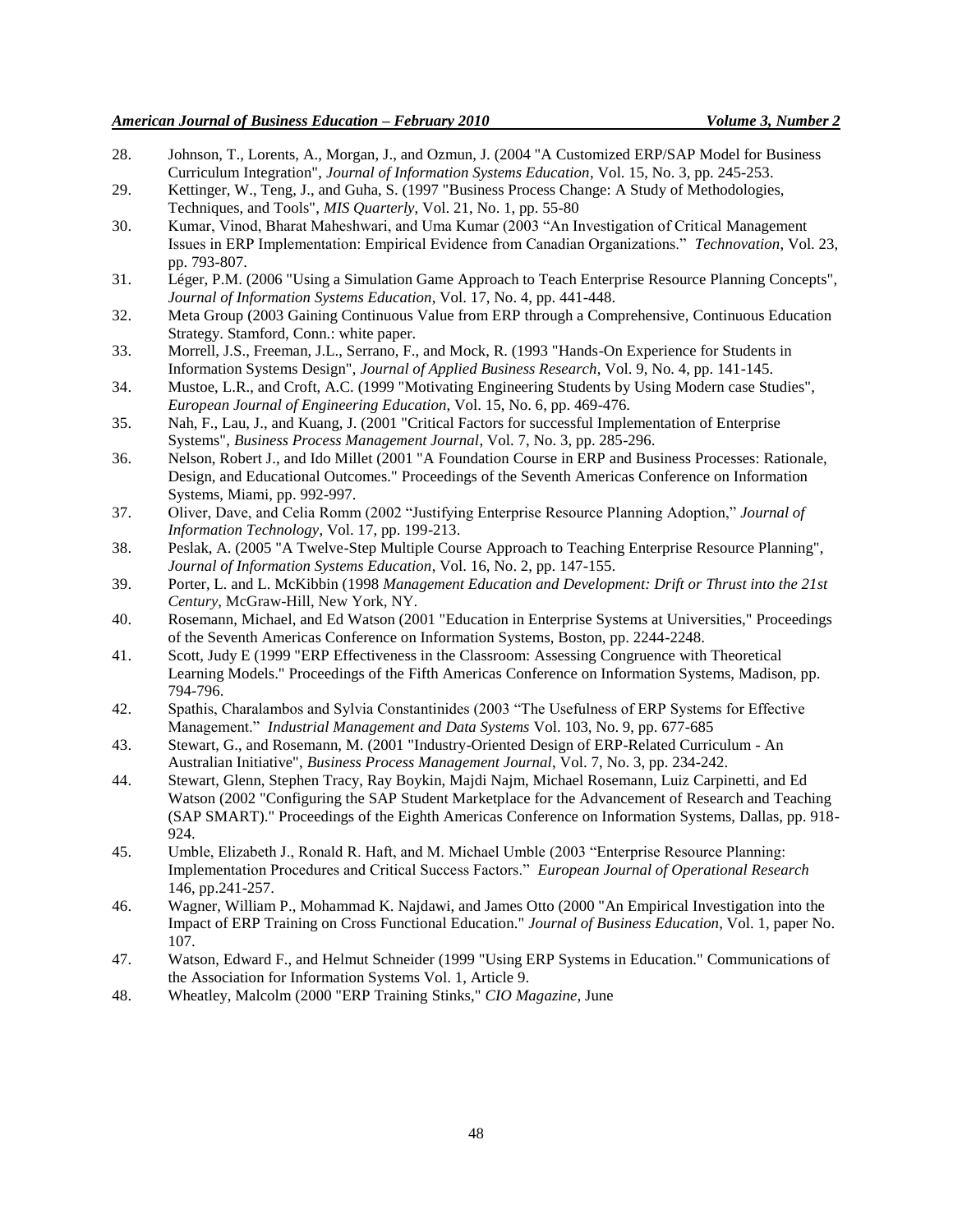#### **Appendix A**

## Balance Sheet Accounts

|                        | <b>G/L Account Balances</b>                                  |                                           |                        |                        |                   |                                |                            |
|------------------------|--------------------------------------------------------------|-------------------------------------------|------------------------|------------------------|-------------------|--------------------------------|----------------------------|
| Cottonwood Dist., 8020 |                                                              |                                           | 6.4L Account Ballances |                        |                   | T186 12:28:84                  | 9578672009<br>Date:        |
| Red Bluff              | Carryforward Periods 80-88 2009 Reporting Periods 81-16 2009 |                                           |                        |                        |                   | RFSSL00D/MASTER                | Pape                       |
| Cold 6/L arct          | <b>Enurt Text</b>                                            | <b>Crcy Bush</b><br>Ballance Carrytonward |                        | Ealiance, previousneds | Debit rept pertod | Credit report per              | <b>Accumulated balance</b> |
| 8829 1861              | $Case 7 + 8$ of $A$                                          | USD                                       | 0.00                   | 0.00                   | 429.242.00        | 171,497.00                     | 257,745.08                 |
| 8828 1181              | Accounts Receivable USD                                      |                                           | 0.00                   | 0.00                   | 317,566.00        | 272,768.60                     | 44,880.88                  |
| 8828 1111              | Allowance for doubtf USD                                     |                                           | 0.00                   | 0.08                   | 3,598.00          | 6,618 80                       | 3,118.88                   |
| 8828 1281              | Resale Marchandias                                           | 050                                       | 9.BG                   | 6.66                   | 185, 821.68       | 75,144.68                      | 119, 577.88                |
| 8028 1202              | Event Herchandise                                            | <b>USD</b>                                | 0.00                   | 0.00                   | 250, 122.00       | 104.897.00                     | 145, 425.00                |
| 8828 1381              | <b>Difice Supplies</b>                                       | U <sub>5D</sub>                           | 9.00                   | 93.9                   | 964.68            | 514.00                         | 45B BB                     |
| 9829 1382              | Presaid Insurance                                            | U50                                       | 0.00                   | \$.00                  | 4,898.80          | 408.00                         | 4,400.00                   |
| 8828 1383              | Presend Rent                                                 | U <sub>50</sub>                           | B. BE                  | 0.00                   | 18,898.88         | 8.88                           | 19,998.88                  |
| 9828 1384              | Prepaid Advertising USD                                      |                                           | 0.00                   | 0.00                   | 13.200.00         | 0.00                           | 13,290.00                  |
| 8928 1481              | Marehouse and Office USD                                     |                                           | B:DB                   | 0.86                   | 152,898.00        | 0.00                           | 162,960.98                 |
| 8028 1411              | Accu deprecia - Equi USO                                     |                                           | 0.00                   | 0.00                   | 0.60              | 22,506.00                      | 22,500.00                  |
| \$828 2881             | Accounts Payable                                             | <b>USD</b>                                | <b>B.BE</b>            | 0.88                   | 114,412.09        | 199,524.88                     | 75, 112.88                 |
| 8828 2882              | Accrued Mages Payabl USO                                     |                                           | 0.00                   | 6:00                   | 28,400.00         | 42.000.00                      | 21,666.00                  |
| 8828 2884              | Accrued Sales Tax                                            | UED                                       | 9.98                   | 9.88                   | 9.99              | 4,179.89                       | 4,178.88                   |
| 8828 2835              | Durrent Maturities o USD                                     |                                           | 8.00                   | 0.00                   | 0.00              | 11,286.09                      | 11,206.00-                 |
| 8828 2898              | Other Accrued expans USD                                     |                                           | 8.98                   | 0.06                   | 2,538.60          | 5, 281.88                      | 2,683.80                   |
| 8828 2100              | Notes Payables                                               | U <sub>50</sub>                           | 0. BO                  | 0.00                   | 0.00              | 59, 334.88                     | 59, 334, 86                |
| 9828 3605              | Common Stock - no pa USD                                     |                                           | 0.00                   | 0.80                   | 0.00              | 288, 998.99                    | 200,000.00                 |
| 8828 3188              | Retained Earnings                                            | <b>USD</b>                                | 0:00                   | 0.88                   | 0.00              | 290, 200.00                    | 290, 260.00-               |
|                        |                                                              |                                           |                        |                        |                   | D B ALF 67012276 2 shasap62 NS |                            |
| Screenshot 1.          |                                                              |                                           |                        |                        |                   |                                |                            |
|                        |                                                              | Income Statement Accounts & Trial Balance |                        |                        |                   |                                |                            |
| 10028 4001             | Resale Nerchandise G USD                                     |                                           | 0:00                   | 0.00                   | 0.00              | 119, 100.00                    | 119, 100:00                |
| 8928 4002              | Event Necchandise Sa USD                                     |                                           | 0.00                   | 0.00                   | $0 - 00$          | 167,959.00                     | 167,960.00                 |
| 8029 4100              | Purchase Discount                                            | <b>UGD</b>                                | 0.00                   | 0.00                   | $0 - 00$          | 1,040.00                       | 1,840.00                   |
| 0928 5001              | Cost of Goods Sold                                           | $-100$                                    | 0.00                   | 0.00                   | 75, 144.00        | 0.00                           | 75, 144.08                 |
| 0020 5002              | Cost of Goods Sold - USD                                     |                                           | 0.09                   | 0.00                   | 104,697.00        | 0.00                           | 104,697.00                 |
| 8020 8002              | Deprectation expense USD                                     |                                           | 0.01                   | 0.00                   | 900.00            | 0.00                           | 909.99                     |
| 1029 6563              | <b>Insurance Expense</b>                                     | <b>UGO</b>                                | 0.00.                  | 0.00                   | 400.00            | 0.00                           | 480.00                     |
| 8026 6005              | Office Supplies Expe USD                                     |                                           | 0.00                   | 0.00                   | 514.00            | 0.00                           | 514.00                     |
| 0020 6007              | Salaries/Mages Expen USD                                     |                                           | 0.00                   | 0.00                   | 42.000.00         | 0.00                           | 42,000.00                  |
|                        | <b>Untgoing Expenses</b>                                     | UED.                                      | 0.00                   | 0.00                   | 2,099.00          | 0.00                           | 2,899.00                   |
| 8028 6008              | Utilities Expense                                            | <b>U60</b>                                | 0.05                   | 0:00                   | 2,663.08          | 0.00                           | 2,663.00                   |
|                        |                                                              |                                           |                        |                        |                   |                                |                            |
| 0028 6009<br>8028 6011 | <b>Bad Debt Expense</b>                                      | <b>UW</b>                                 | 0.00                   | 0.00                   | 1,297.00          | 0.01                           | 1,297.00                   |

Screenshot 2.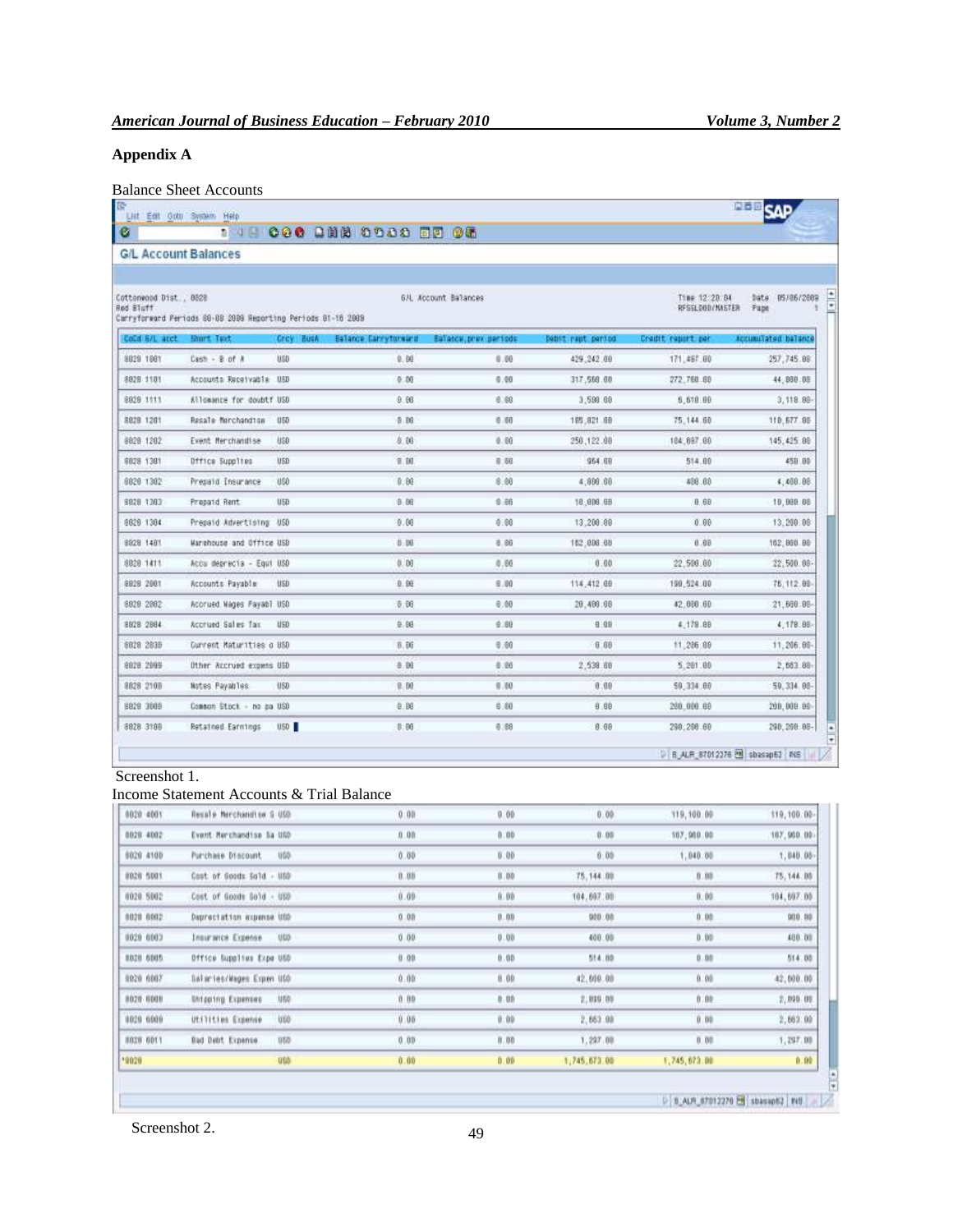#### **Appendix B**

| 583,579.00 |
|------------|
|            |
|            |
|            |
| 139,500.00 |
| 723,079.00 |
|            |
|            |
|            |
|            |
|            |
|            |
|            |
| 115,759.00 |
|            |
|            |
| 59,334.00  |
| 175,093.00 |
|            |
|            |
|            |
| 547,986.00 |
| 723,079.00 |
|            |

Table 1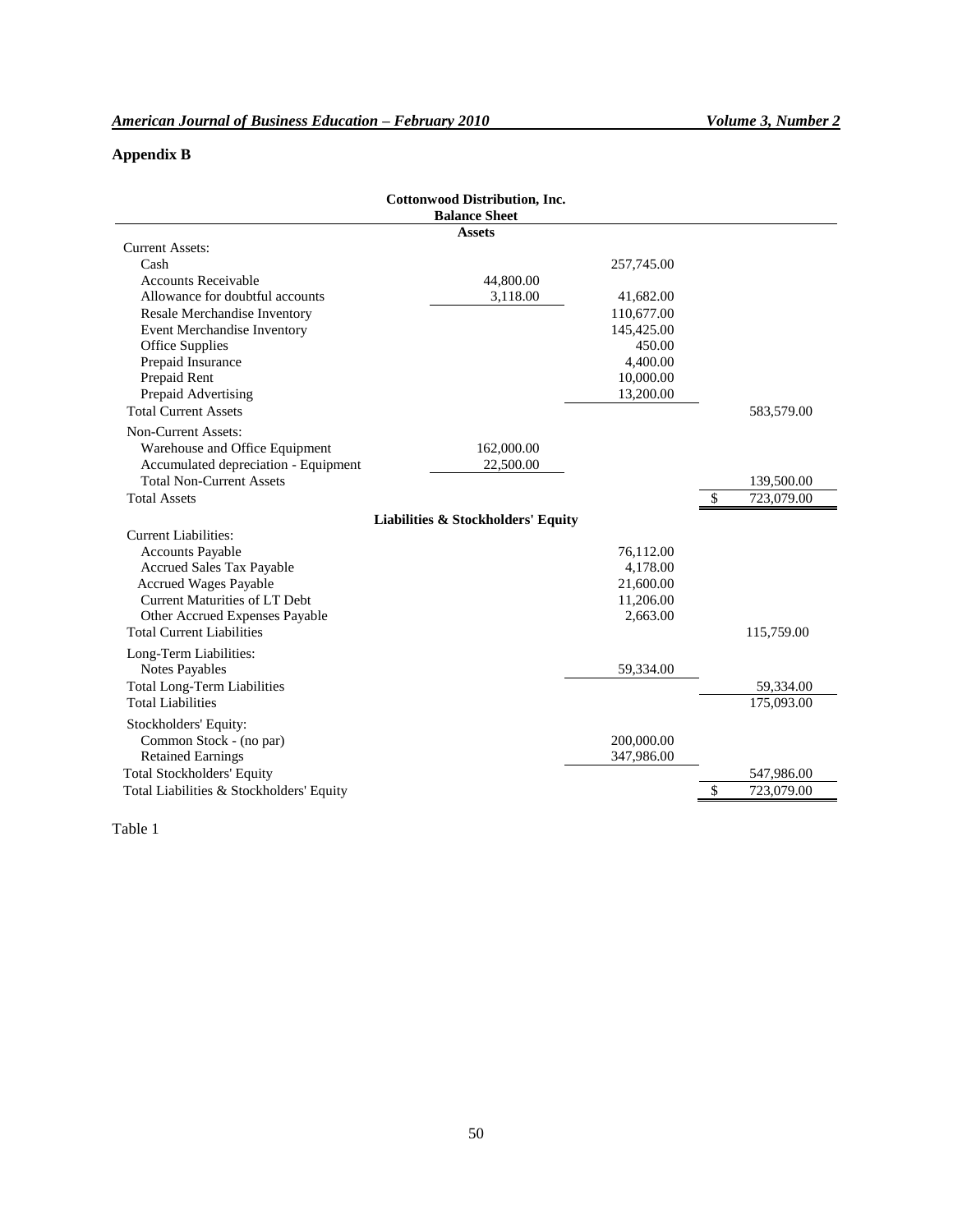#### *American Journal of Business Education – February 2010 Volume 3, Number 2*

| <b>Income Statement</b>                 |                 |                                           |  |  |  |  |
|-----------------------------------------|-----------------|-------------------------------------------|--|--|--|--|
|                                         | Amount          | Percentage of<br><b>Total Net Revenue</b> |  |  |  |  |
| Resale Merchandise Sales                | 119,100.00      |                                           |  |  |  |  |
| <b>Event Merchandise Sales</b>          | 167,960.00      |                                           |  |  |  |  |
| Net Revenue                             | 287,060.00      | 100%                                      |  |  |  |  |
| Cost of Goods Sold - Resale Merchandise | 75,144.00       | 26%                                       |  |  |  |  |
| Cost of Goods Sold - Event Merchandise  | 104,697.00      | 36%                                       |  |  |  |  |
| <b>Purchase Discount</b>                | (1,840.00)      | $-1\%$                                    |  |  |  |  |
| Net Cost of Goods Sold                  | 178,001.00      | 62%                                       |  |  |  |  |
| <b>Gross Profit</b>                     | \$109,059.00    | 38%                                       |  |  |  |  |
| <b>Operating Expenses:</b>              |                 |                                           |  |  |  |  |
| Depreciation expense                    | 900.00          | 0.31%                                     |  |  |  |  |
| <b>Insurance Expense</b>                | 400.00          | 0.14%                                     |  |  |  |  |
| Office Supplies Expense                 | 514.00          | 0.18%                                     |  |  |  |  |
| Salaries/Wages Expense                  | 42,600.00       | 14.84%                                    |  |  |  |  |
| <b>Shipping Expenses</b>                | 2,899.00        | 1.01%                                     |  |  |  |  |
| <b>Utilities Expense</b>                | 2,663.00        | 0.93%                                     |  |  |  |  |
| <b>Bad Debt Expense</b>                 | 1,297.00        | 0.45%                                     |  |  |  |  |
| <b>Total Operating Expenses</b>         | 51,273.00       | 18%                                       |  |  |  |  |
| Net Income                              | 57,786.00<br>\$ | 20%                                       |  |  |  |  |

### **Cottonwood Distribution, Inc.**

Table 2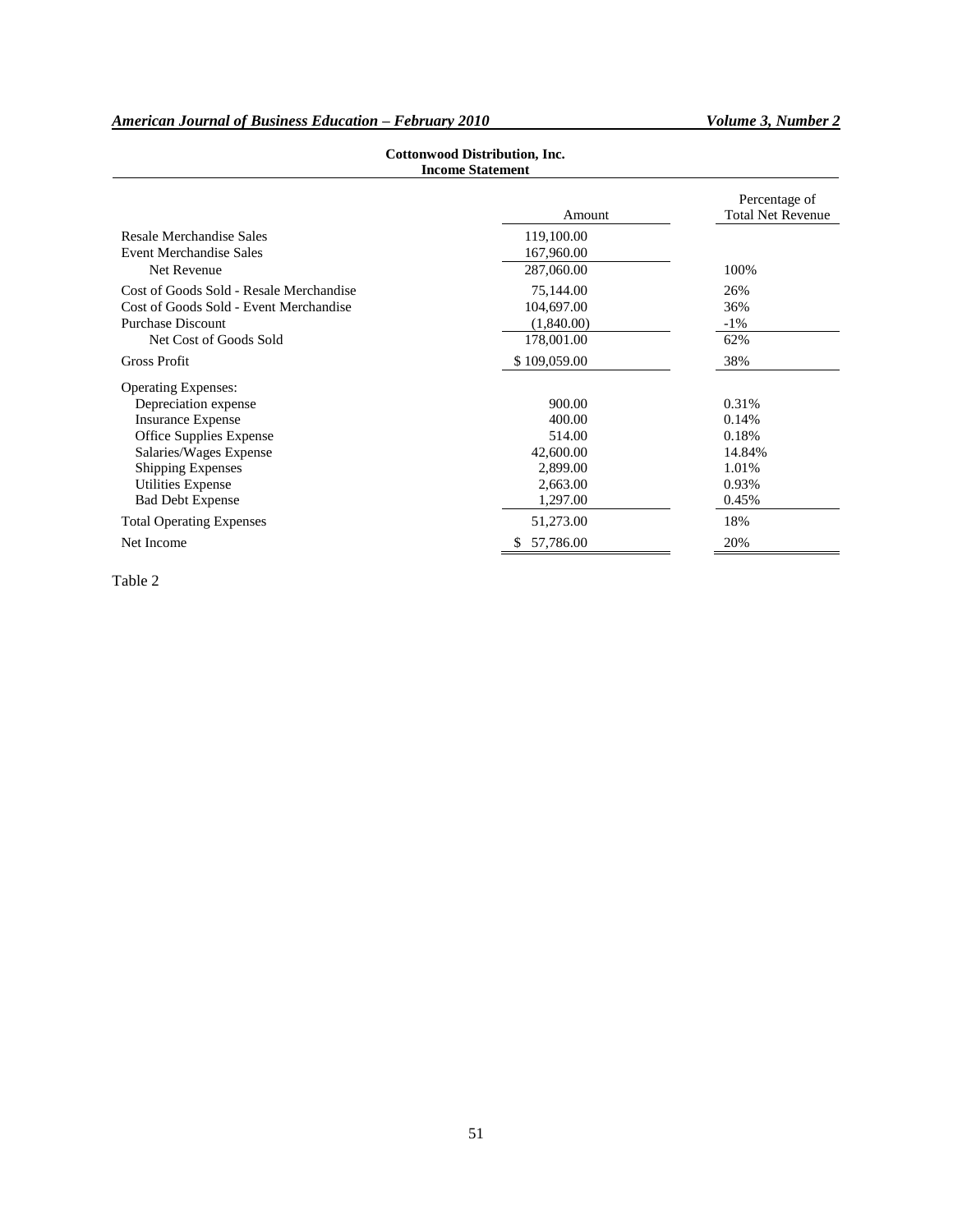#### **Appendix C**



STARLedger Survey Report

Chart 2.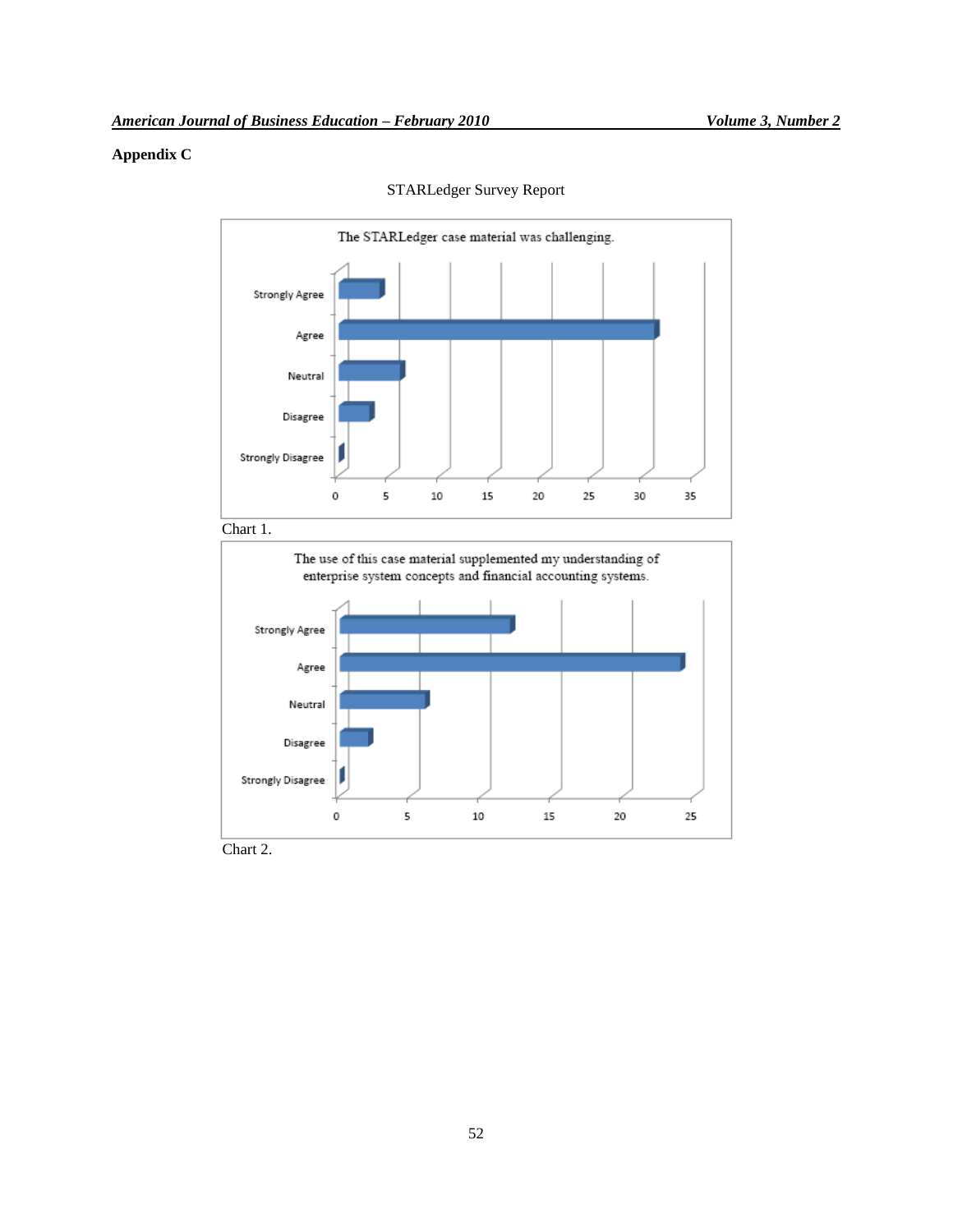









Chart 5.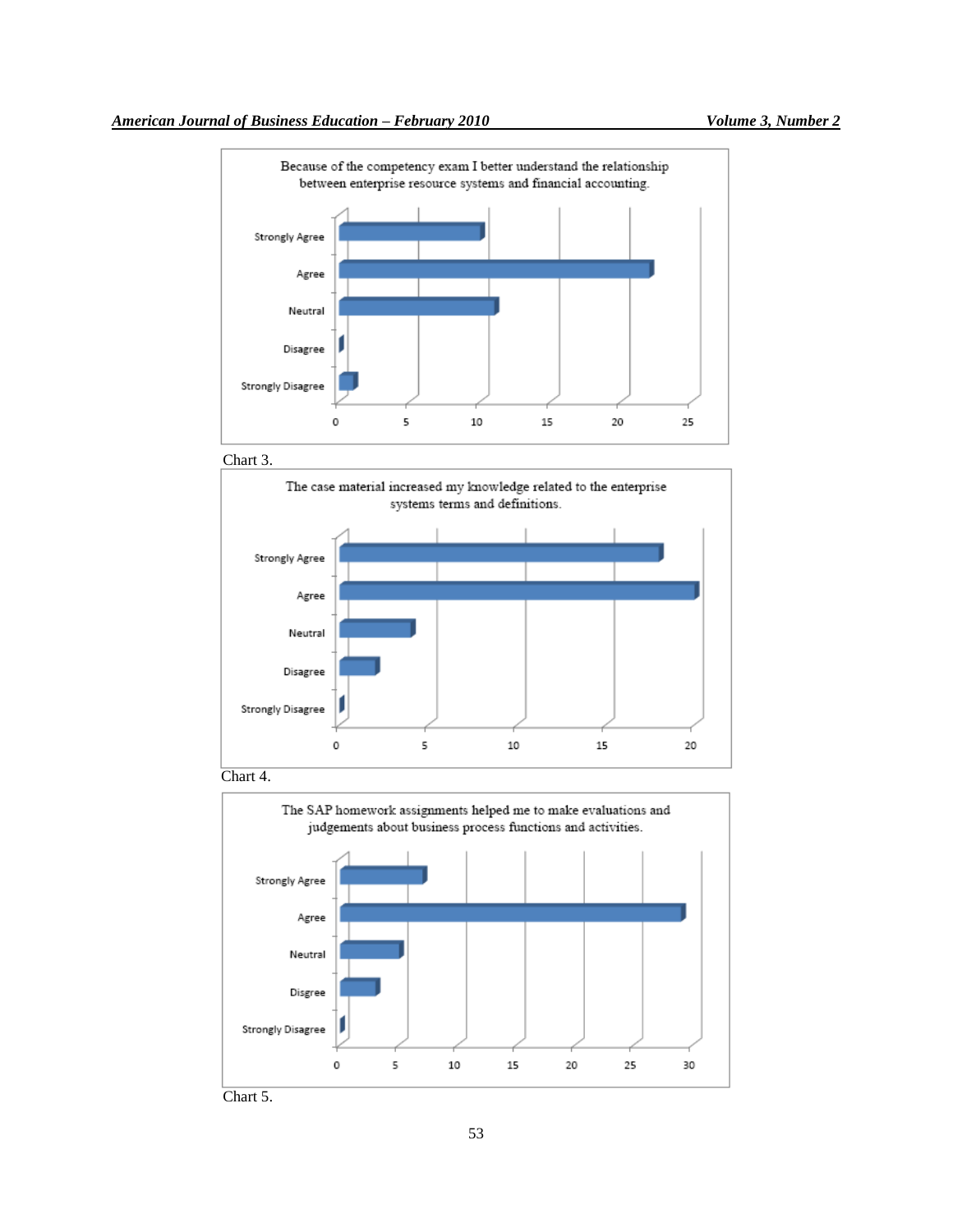

Chart 6.







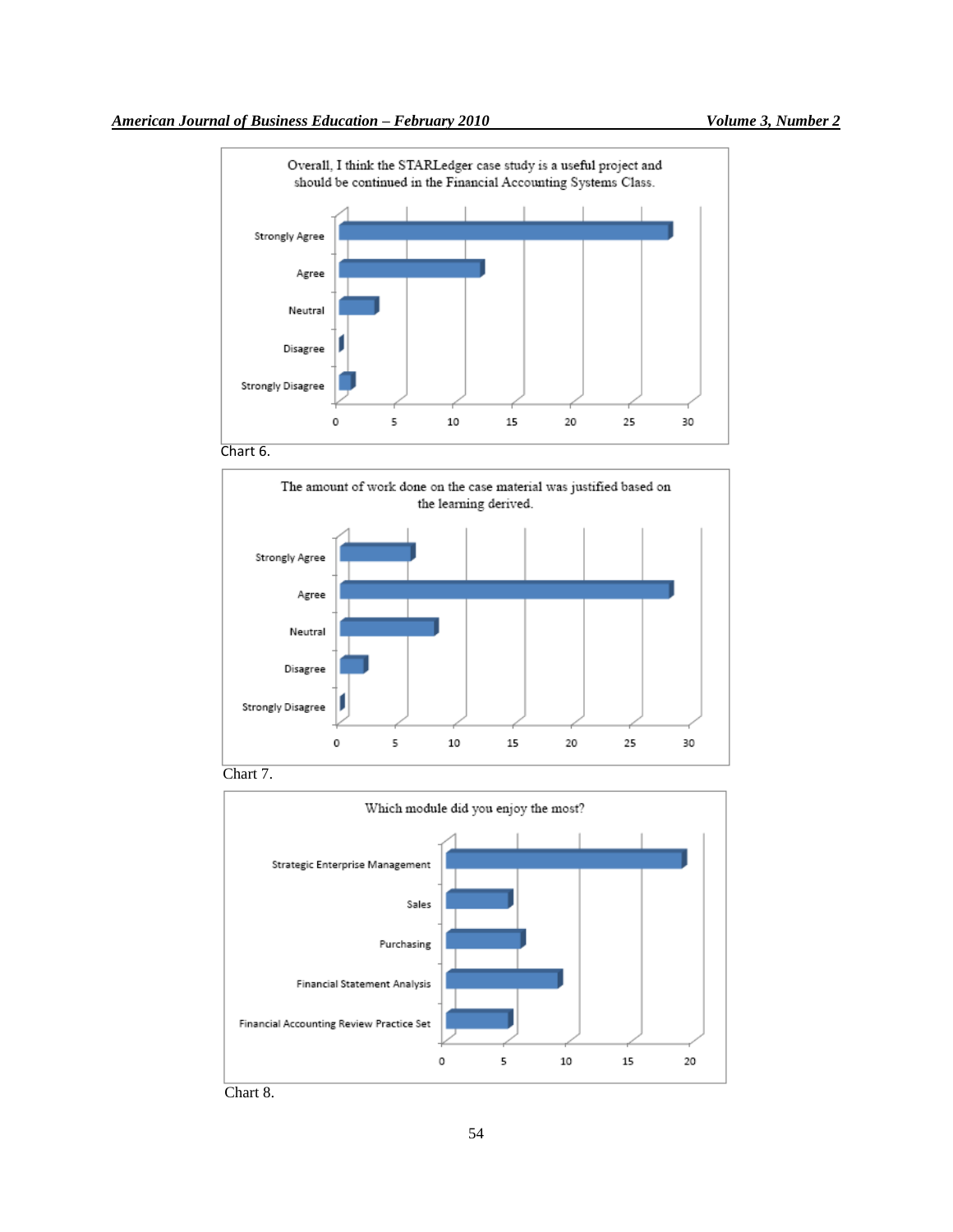